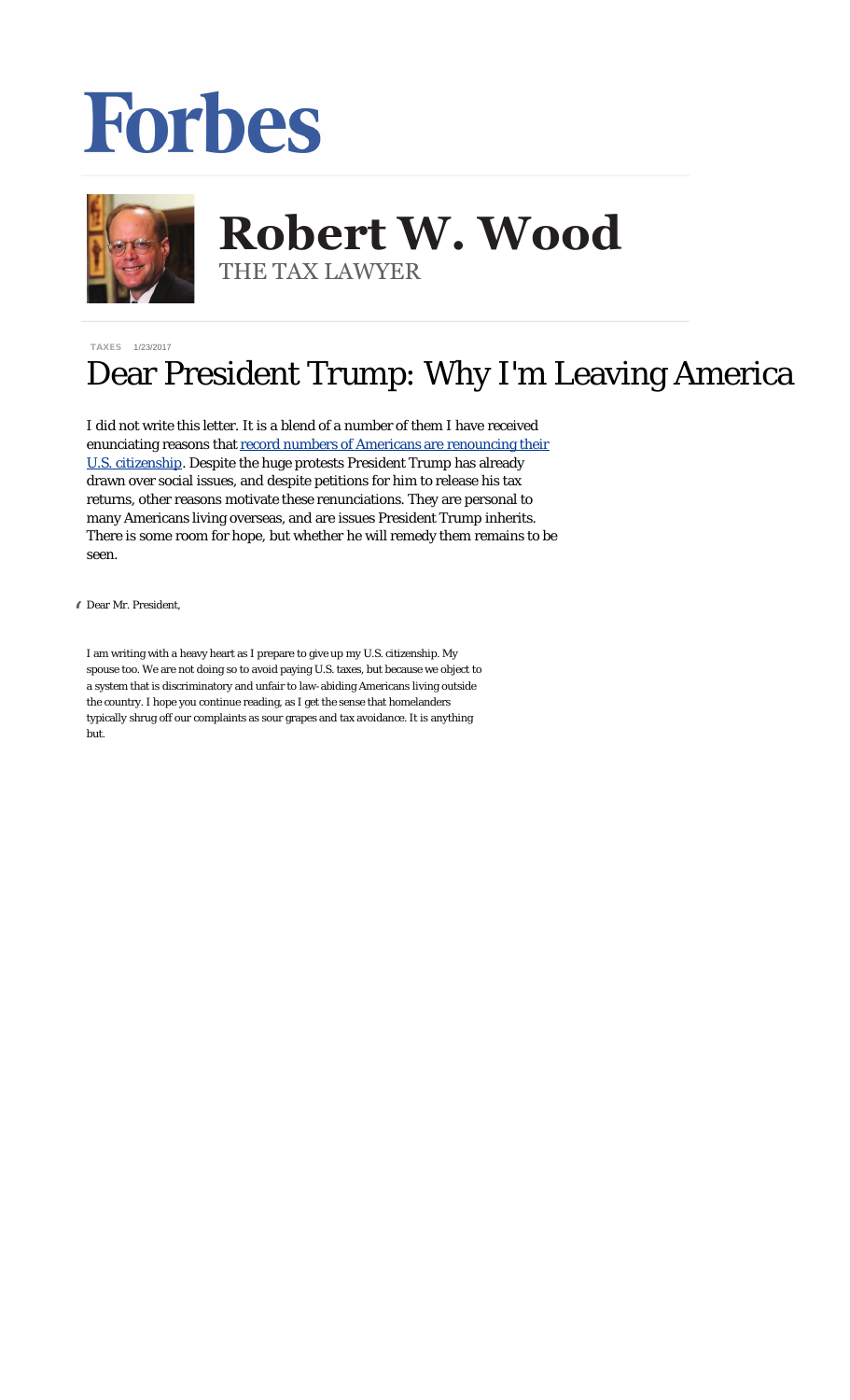

It has become too expensive, too difficult, and frankly, too frightening, to try to comply with all of the tax filing requirements that now apply to U.S. citizens living abroad. With FATCA, even opening a local–but to the U.S. a "foreign"–bank account is difficult because I am American. In Canada where I live, many of us are dual U.S. and Canadian citizens. Having two citizenships comes with privileges such as voting in both countries. It also has burdens, such as paying taxes in both countries. Up to a point, that is OK.

Notably, despite our U.S. status, many of us do not receive U.S. Social Security or Medicare. That means we take nothing from the U.S. Yet, we now feel like second class citizens or even criminals. For many of us, including many dual U.S. and Canadian citizens, taking on another citizenship, was not disloyal to America. In some cases, job requirements make a second citizenship either required or a good idea.

But whether or not Americans abroad acquire a second citizenship, living abroad subjects us to burdensome tax and disclosure rules and unfair retirement account treatment by the U.S. The FBAR forms we must file every year, detailing the amount in every single financial account we have, from savings to checking to investment to retirement accounts, are filed with the Financial Fraud Division of the U.S. Treasury Department. The message given here, along with the enormous